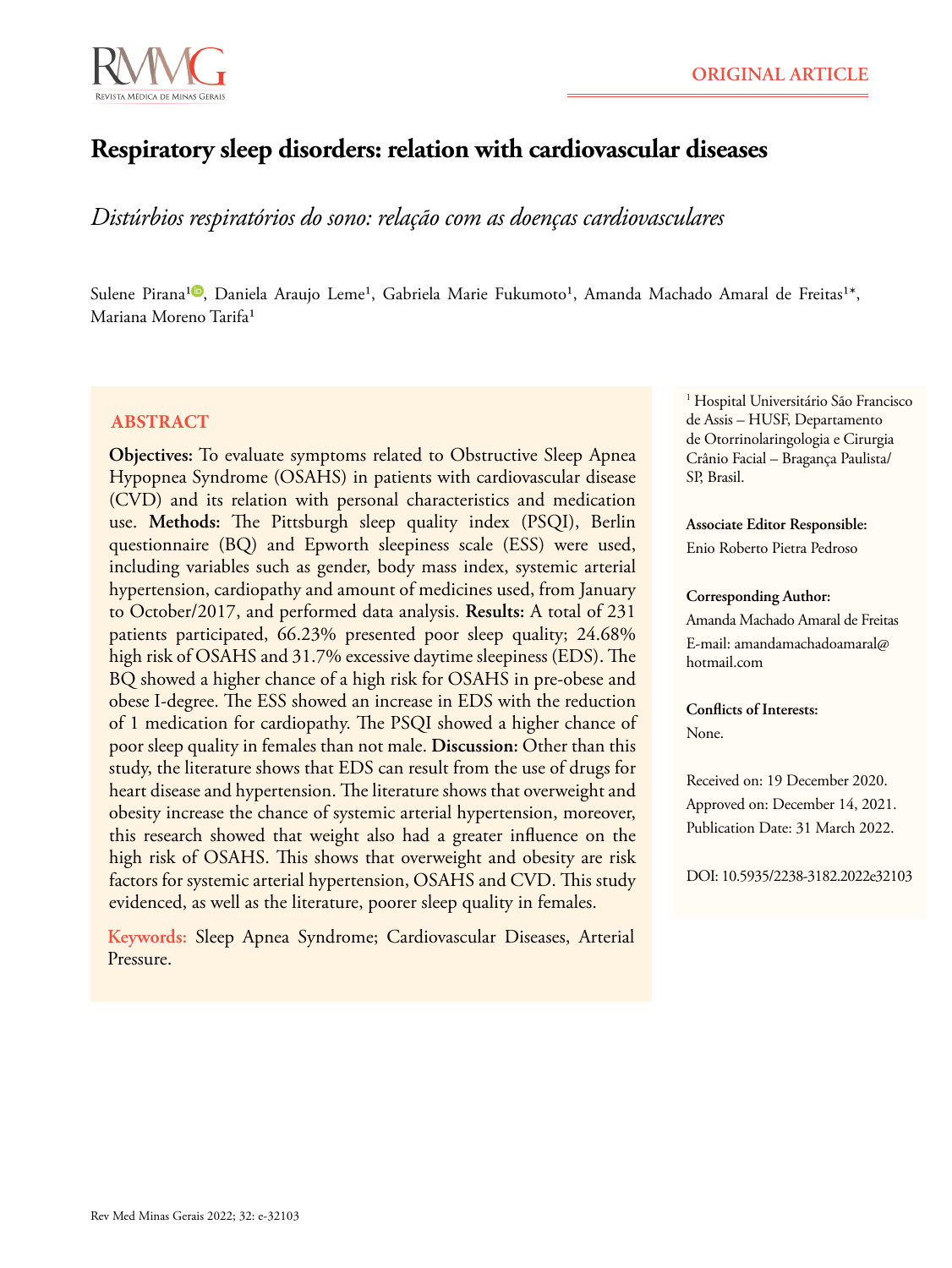#### **RESUMO**

**Introdução:** A síndrome da apneia e hipopneia obstrutiva do sono (SAHOS) é caracterizada pela obstrução parcial ou completa da via aérea superior durante o sono, e está relacionada ao início, progressão e gravidade das doenças cardiovasculares. **Objetivos:** Avaliar os sintomas de SAHOS em pacientes em acompanhamento de doenças cardiovasculares. **Métodos:** Avaliação de 3 questionários - índice de qualidade de sono de Pittsburgh (Anexo 2), questionário de Berlin (Anexo 3) e escala de sonolência de Epworth (ESE) (Anexo 4) contemplando sexo, faixa etária, IMC, CC, queixas relacionadas a distúrbios do sono, doenças sistêmicas como HAS, DM, cardiopatia e quantidade de medicamentos utilizados. **Resultados:** Total de 231 pacientes participantes, 66,23% apresentando baixa qualidade do sono, 24,68% com risco de SAHOS e 31,7% com sonolência diurna excessiva. **Discussão:** A associação entre SAHOS e doenças cardiovasculares é cada vez maior devido ao aumento dos diagnósticos de SAHOS, que apesar de ser uma doença sistêmica comum, ainda permanece subdiagnosticada. O combate aos fatores de risco comportamentais associados ao tratamento dos fatores de risco intermediários e da SAHOS levam à redução do risco cardiovascular. **Conclusão:** A prevalência de sintomas relacionados à SAHOS se mostrou moderadamente prevalente nos pacientes com doenças cardiovasculares ou com seus fatores de risco.

**Palavras-chave:** Síndrome da Apneia do Sono; Doenças Cardiovasculares; Pressão Arterial.

### **INTRODUCTION**

The Obstructive Sleep Apnea Hypopnea Syndrome (OSAHS) is the sleep respiratory disease more often found, with 32,8% of prevalence in São Paulo city, characterized by partial or fully upper airway obstructions, in a periodic and recurrent way during the sleep, mainly along the REM sleep, and in the N2 stage during NREM sleep, because of cranialfacial modifications, genetic influences, supine positions along the sleep, alcohol or sedative drugs used before the sleep, and the obesity. 1,2,3,4,5

The mainly risk factors for OSAHS are described as: age, gender, Body Mass Index (BMI), cervical circumference (CC) and the cranial-facial modifications. The clinical presentation are snore (95% of the cases), excessive daytime somnolence (DTS), morning headache, cognitive dysfunction, irritability, attended apnea, mood changes and not-functional sleep. The consequences are related by car crash increase, Systemic Arterial Hypertension (SAH), arrhythmia, sudden death, ischemic coronary disease, stroke, cardiac insufficiency, cognitive decrease, life quality loss and association with metabolic syndrome.<sup>6</sup>

In this context, the OSAHS can be related in the beginning, progression and resistance to the therapeutic conventional strategies for cardiovascular diseases, because the upper airway obstruction during the sleep leads to hypoxemia and hypercapnia, what actives the sympathetic

Rev Med Minas Gerais 2022; 32: e-32103

nervous system, increasing the heartbeat, the vascular resistance and blood pressure; making oxidative stress creating free radicals, increasing of inflammatory cytokines, vasoconstrictor substances and decrease of vasodilator substances leading to endothelial dysfunction.<sup>6</sup>

The prevalence of patients with OSAHS who are hypertensive is about 50 to 70%. The OSAHS is the mainly arterial resistant hypertension secondary cause, according the European, American and Brazilian statements.<sup>6,8</sup>

There are trial tests that contribute to the diagnosis, scoring sleep quality, associated behavioral aspects, the presence of despair and DTS, helping in the differentiation of patients with apnea among snorers. They are used for a presumptive diagnosis with effective screening in the area of sleep medicine, and, with the clinic picture by the specialist, may become possible the polysomnography indication (gold standard diagnosis), more accurate; since it presents high cost and complexity, with a few availability in Brazil.<sup>12</sup>

#### **Material and methods**

Work authorized by the Ethics Committee of the São Francisco University under number 61155416.0.0000.55141.986.006

In this work three questionnaires were applied: Pittsburgh Sleep Quality Index (Annex 2), Berlin Questionnaire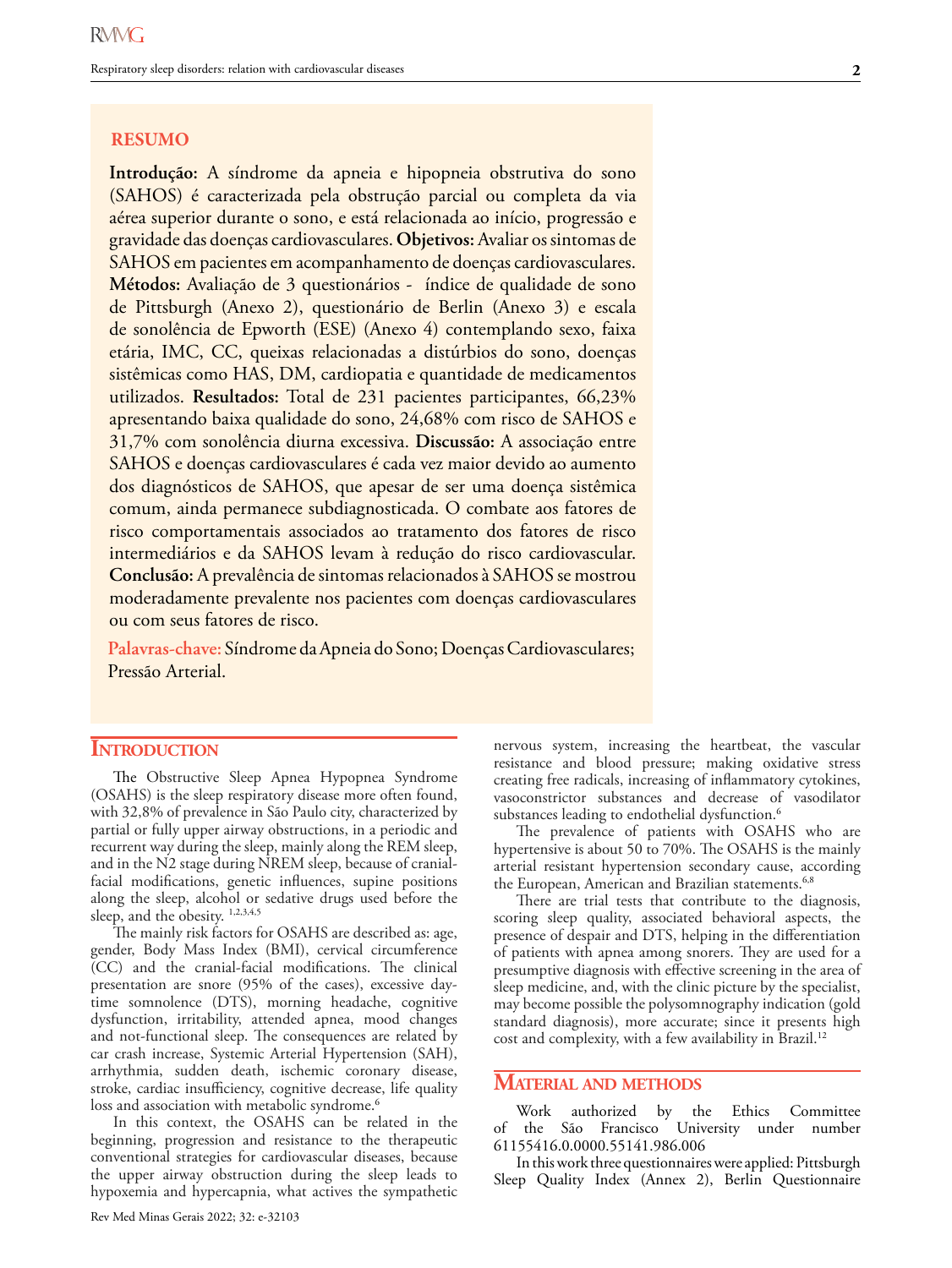| Τ.<br>Variable       | л.<br>Category | N   | $\%$  | Mean | <b>Standard deviation</b> | Minimum | Median | Maximum |
|----------------------|----------------|-----|-------|------|---------------------------|---------|--------|---------|
| Gender               | ${\bf F}$      | 101 | 43,72 |      |                           |         |        |         |
|                      | M              | 130 | 56,28 |      |                           |         |        |         |
| Age                  | $11-50$        | 27  | 11,69 |      |                           |         |        |         |
|                      | 51-60          | 54  | 23,38 |      |                           |         |        |         |
|                      | 61-70          | 84  | 36,36 |      |                           |         |        |         |
|                      | 71-100         | 66  | 28,57 |      |                           |         |        |         |
|                      | Low+Normal     | 70  | 30,30 |      |                           |         |        |         |
|                      | Pre-Obese      | 96  | 41,56 |      |                           |         |        |         |
| Weight               | Obesity I      | 43  | 18,61 |      |                           |         |        |         |
|                      | Obesity II+III | 22  | 9,52  |      |                           |         |        |         |
|                      | Good           | 78  | 33,77 |      |                           |         |        |         |
| Pittisburgh<br>Scale | Poor           | 94  | 40,69 |      |                           |         |        |         |
|                      | Disturb        | 59  | 25,54 |      |                           |         |        |         |
| Berlin Scale         | Low            | 174 | 75,32 |      |                           |         |        |         |
|                      | High           | 57  | 24,68 |      |                           |         |        |         |
|                      | Normal         | 159 | 68,83 |      |                           |         |        |         |
| Epworth Scale        | <b>DTS</b>     | 72  | 31,17 |      |                           |         |        |         |

**Table 1** – Description of the sample

**Table 2** – Cervical circumference by sex

| Category | $\mathbf N$ | N with<br>altered CC | % with<br>altered CC | Mean       | Standard deviation Minimum Median Maximum |       |       |       |
|----------|-------------|----------------------|----------------------|------------|-------------------------------------------|-------|-------|-------|
| F        | 101         | 40                   | 39,60                | 37,43 3,82 |                                           | 27,00 | 37.00 | 44.50 |
| M        | 130         | 60                   | 46.15                | 40.22      | 3,58                                      | 26,00 | 40.00 | 48,00 |

(Annex 3) and Epworth Sleepiness Scale (ESE) (Annex 4), including gender, age, BMI, CC, sleep disorders, systemic diseases such as hypertension, Diabetes, heart disease, and the quantity of medications used (Annex 5); after signing the informed consent form (Annex 1) during the period from January to October 2017.

The questionnaires were applied by the same examiner, in an individualized way, at the cardiology outpatient clinic of the São Francisco University Hospital.

The BMI - Body Mass Index described in the Manual of Brazilian Obesity Guidelines was used as an anthropometric reference (2009).13

Exploratory data analysis was performed through summary measures (mean, standard deviation, minimum, median, maximum, frequency and percentage). The evaluation of risk factors for each of the symptoms was performed through logistic regression. In the multiple models the variable selection criterion used was stepwise.

The level of significance was 5%.

#### **Results**

A total of 231 patients participated in the study, of which 130 (56.28%) were males aged 11 to 100 years, 11.69% were between 11 and 50 years of age, 23.38% were

between 51 and 60 years of age, 36.36% between 61 and 70 years and 28.57% with more than 70 years (Table 1). They were pre obese in 41.56%, 18.61% had obesity grade I and 9,52% obesity grades II or III.

By the Pittsburgh scale, 25.54% of subjects had sleep disturbance; the Berlin scale showed that 24.68% were at high risk for OSAHS and the Epworth scale showed that 31.7% had DTS.

The cervical circumference ranged from 26 to 48 cm, with a mean of 40 cm. Table 2 shows the descriptive measures of cervical circumference by sex, among the 101 women, 40 (39.6%) presented altered WC (> 38 cm) and among 130 men, 60 (46.15%) (> 40 cm ). The mean cervical circumference in women was 37.43 and in men 40.22.

Table 3 shows the frequency and percentage of subjects with diabetes, heart disease and both comorbidities. All patients had hypertension, although 12 (5.19%) did not use antihypertensives. This table also presents the frequency and percentage of subjects for the amount of medications used for SAH, DM and Cardiopathy. The mean number of medications used for hypertension was 1.73, for diabetes 0.52 and for heart disease 1,62.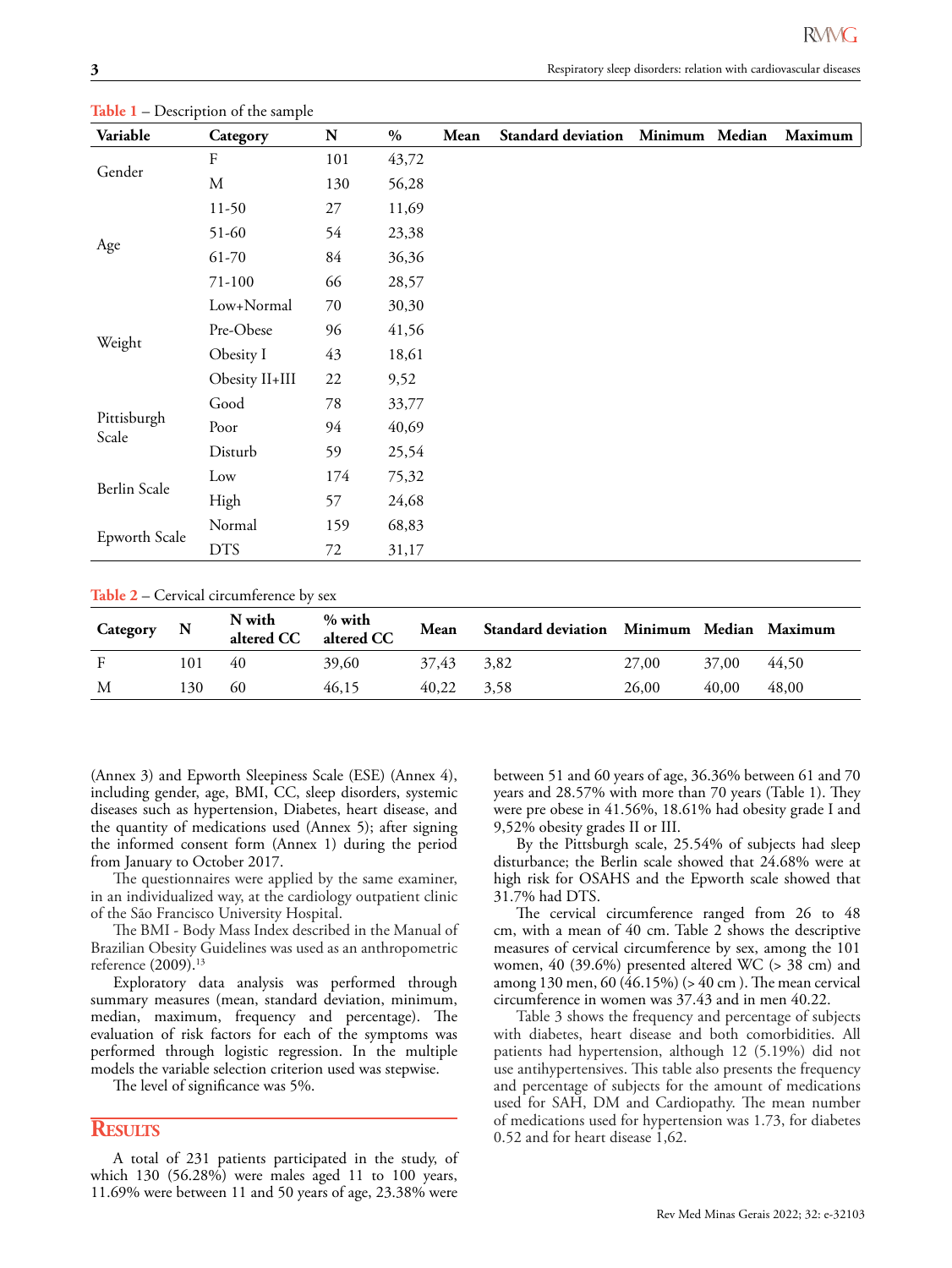Respiratory sleep disorders: relation with cardiovascular diseases

|  |  |  | <b>Table 3</b> – Description of the sample |  |
|--|--|--|--------------------------------------------|--|
|--|--|--|--------------------------------------------|--|

| Variable                          | Category                | ${\bf N}$      | $\frac{0}{0}$ |
|-----------------------------------|-------------------------|----------------|---------------|
|                                   | ${\bf N}$               | 158            | 68,40         |
| Presents DM                       | $\mathbf Y$             | 73             | 31,60         |
| Presents Cardiopathy              | ${\bf N}$               | 57             | 24,68         |
|                                   | Y                       | 154            | 75,32         |
| Presents DM and Cardiopathy       | ${\bf N}$               | 168            | 72,73         |
|                                   | $\mathbf Y$             | 63             | 27,27         |
|                                   | $\boldsymbol{0}$        | 12             | 5,19          |
|                                   | $\mathbf{1}$            | 83             | 35,93         |
| Number of SAH Medications         | $\mathfrak{2}$          | 96             | 41,56         |
|                                   | 3                       | 35             | 15,15         |
|                                   | $\overline{4}$          | 5              | 2,16          |
|                                   | $\boldsymbol{0}$        | 158            | 68,40         |
|                                   | 1                       | 34             | 14,72         |
| Number of Medications for DM      | $\mathfrak{2}$          | 33             | 14,29         |
|                                   | $\overline{\mathbf{3}}$ | 5              | 2,16          |
|                                   | 4                       | 1              | 0,43          |
|                                   | $\boldsymbol{0}$        | 57             | 24,68         |
|                                   | 1                       | 66             | 28,57         |
|                                   | 2                       | 46             | 19,91         |
| Number of Cardiopathy Medications | 3                       | 38             | 16,45         |
|                                   | $\overline{4}$          | 19             | 8,23          |
|                                   | 5                       | $\mathfrak{Z}$ | 1,30          |
|                                   | 6                       | 2              | 0,87          |

#### **Analysis of risk factors for sleep disorders**

#### Berlin scale

Table 4 presents the descriptive measures of the variables studied stratified by the categories of the Berlin scale, as well as the logistic regression results (odds ratio, 95% confidence interval for odds ratio and p-value) to evaluate the influence of each variable, individually, in the chance of presenting a high risk of OSAHS.

It is noted that the number of medications used for SAH, DM and Cardiopathy do not significantly influence the chance of high risk for OSAHS, as well as gender and age.

The chance of high risk for OSAHS increases by 19% with a 1 cm increase in cervical circumference (p-value = 0.0001). The high-risk chance of OSAHS is 25-fold higher (p-value <0.0001) in pre-obese and 35-fold higher in grade I (p-value <0.0001) obese individuals when compared to low or normal weight subject. Obesity levels II or III were penalized by the low sample number, so it did not appear significant in the model.

In the multiple analysis, all variables are included in the logistic regression model and the stepwise selection method chooses the variables that, together, better explain the variation in the odds ratio. In this case, the most important variable to explain the high risk of OSAHS is weight.

#### Epworth Scale

Table 5 presents the descriptive measures of the variables studied stratified by the categories of the Epworth scale, as well as the results of the logistic regression to evaluate each variable influence, individually, on chance of presenting DTS.

From this table we can see that the number of medications used for SAH and DM, CC, gender, age and weight do not influence the probability of DTS.

The multiple analysis showed that the most important variable to explain DTS is the number of medications for cardiopathy, considering that, as lower are the medication number, greater is the DTS possibility; the chance of DTS increased by 25% with the reduction of 1 medication for heart disease (p-value =  $0.0412$ ).

#### PITTSBURGH SCALE

Table 6 presents the descriptive measures of the studied variables stratified by the Pittsburgh scale. This scale is divided into 3 categories, therefore the model used to study the influence of variables on sleep quality is ordinal logistic regression, with this model it is possible to estimate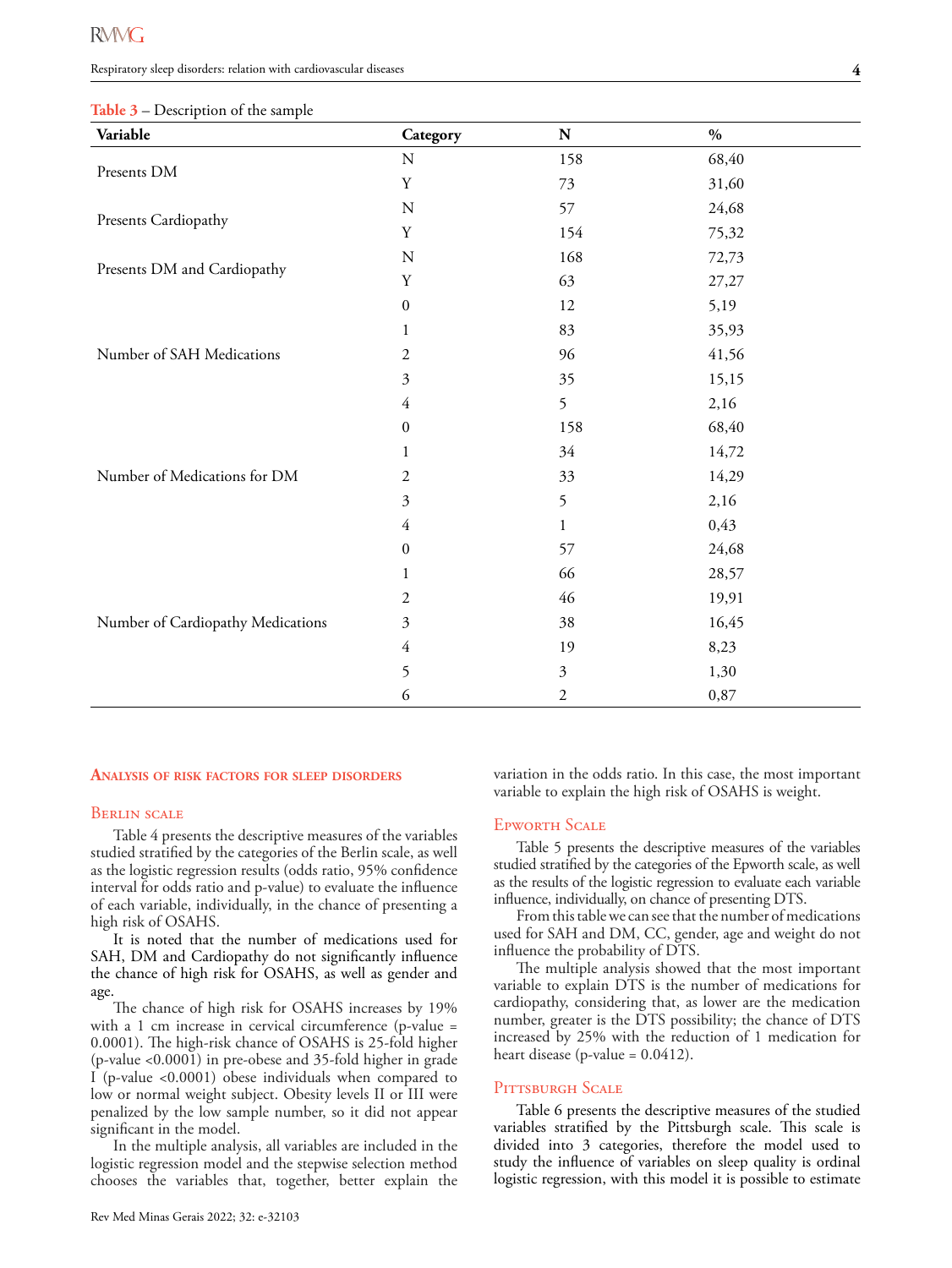| Variable    | Category                                                   | Low                 | High                | OR $(IC_{95\%})$        | p-value  |
|-------------|------------------------------------------------------------|---------------------|---------------------|-------------------------|----------|
|             | Mean $\pm$ D.P.                                            | $1,82\pm0,74$       | $1,84\pm0,88$       |                         |          |
| SAH         | Median (Mín-Máx)                                           | $2,00(1,00-4,00)$   | $2,00(1,00-4,00)$   | 1,220 (0,861-1,729)     | 0,2629   |
|             | Mean $\pm$ D.P. (N)                                        | $1,70\pm0,68$       | $1,48 \pm 0,66$     |                         |          |
| DM          | Median (Mín-Máx)                                           | $2,00(1,00-4,00)$   | $1,00(1,00-3,00)$   | 1,155 (0,823-1,623)     | 0,4047   |
| Cardiopathy | Mean $\pm$ D.P. (N)                                        | $2,10\pm1,15$       | $2,31 \pm 1,20$     |                         |          |
|             | Median (Mín-Máx)<br>$2,00(1,00-6,00)$<br>$2,00(1,00-6,00)$ |                     |                     | 1,149 (0,928-1,423)     | 0,2036   |
|             | Mean $\pm$ D.P. (N)<br>38,41±3,72                          |                     | 40,78±4,048         |                         |          |
| CC          | Median (Mín-Máx)                                           | 38,25 (26,00-47,00) | 41,00 (27,00-48,00) | 1,190 (1,089-1,301)     | 0,0001   |
|             | F                                                          | 72 (41,38%)         | 29 (50,88%)         |                         |          |
| Gender      | M                                                          | 102 (58,62%)        | 28 (49,12%)         | $0,682$ $(0,374-1,243)$ | 0,2108   |
|             | $11-50$                                                    | 19 (10,9%)          | 8 1 (4,04%)         |                         |          |
|             | 51-60                                                      | 39 (22,41%)         | 15 (26,32%)         | 0,913 (0,330-2,529)     | 0,8616   |
| Age         | 61-70                                                      | 64 (36,78%)         | 20 (35,09%)         | $0,742$ $(0,282-1,951)$ | 0,5454   |
|             | 71-100                                                     | 52 (29,89%)         | 14 (24,56%)         | $0,639$ $(0,232-1,765)$ | 0,3879   |
|             | Low+Normal                                                 | 66 (37,93%)         | $4(7,02\%)$         |                         |          |
|             | Pre-Obese                                                  | 84 (48,28%)         | 12 (21,05%)         | 25,234 (7,754-82,116)   | < 0,0001 |
| Weight      | Obesity I                                                  | 17 (9,77%)          | 26 (45,61%)         | 35,356 (9,163-136,427)  | $0,0001$ |
|             | <b>Obesity II+III</b>                                      | $7(4,02\%)$         | 15 (26,32%)         | 2,357 (0,727-7,645)     | 0,1532   |

**Table 4** – Descriptive measures of the studied variables stratified by the Berlin scale and logistic regression

OR = odds ratio

the chance of having poor sleep compared to good sleep, and disturbance compared with good sleep . The results are shown in Table 7.

In the simple analysis it turns out that gender significantly influences sleep quality, female patients are 3 times more likely to sleep poorly than male. The chance of having a disorder is 89.7% higher in females.

It SAH also been found that grade I obese people have 5 times more chance of poor sleep than people with normal or low weight.

The multiple analysis showed that the most important variable to explain sleep quality is the gender.

#### **Discussion**

CVDs are the leading cause of death in the world, especially in low- and middle-income countries. It is estimated that 17.7 million people died from cardiovascular disease in 2015, accounting for 31% of all deaths in global level. Most of these can be prevented by changing behavioral factors (smoking, obesity, sedentary lifestyle, alcohol abuse), which may manifest as hypertension, diabetes, hyperlipidemia, overweight and obesity, which are "intermediate risk factors" for DCV.<sup>14</sup>

In addition to these risk factors, in the last few years studies have shown the association between OSAHS and CVD, and OSAHS may be involved in the onset, progression and resistance to conventional therapeutic strategies. This association is increasing due to the increase in the diagnosis of OSAHS, which despite being a common systemic disease, is still underdiagnosed.<sup>15</sup>

Combating the behavioral risk factors associated with the treatment of intermediate risk factors and OSAHS leads to a reduction in cardiovascular risk.<sup>14,15</sup>

In the study, was showed higher DCV prevalence and its risk factors in males, which differs from the literature in which is showed the higher prevalence in females due to several factors such as hormones; and in higher age groups (61 at 70 years of age) and in pre-obese and obese subjects, which is also demonstrated in the current literature.<sup>16,17</sup>

Although all patients in this study had hypertension associated or not with other risk factors such as DM, obesity, increased cervical circumference or established cardiovascular disease, according to the questionnaires applied, the minority of the patients had DTS (31.7% ) and high risk for OSAHS (24.68%). However, according to the questionnaires that evaluated the Pittsburgh Sleep Quality Index, 40.69% presented poor sleep and 25.54% sleep disorder, that is, the majority of patients presented poor sleep quality.

According to the literature, SDE is present in 10 to 25% of the general population, and SDE secondary to OSAHS occurs in 2% in women and 4% in men. In the present study it was evidenced that the average amount of medications used for hypertension was 1.73: for diabetes 0.52; and for heart disease 1,62, with the number of medications used for heart disease, the most important variable to explain DTS, in which the reduction of 1 drug would increase the chance of DTS by 25%. This result differs from the literature, which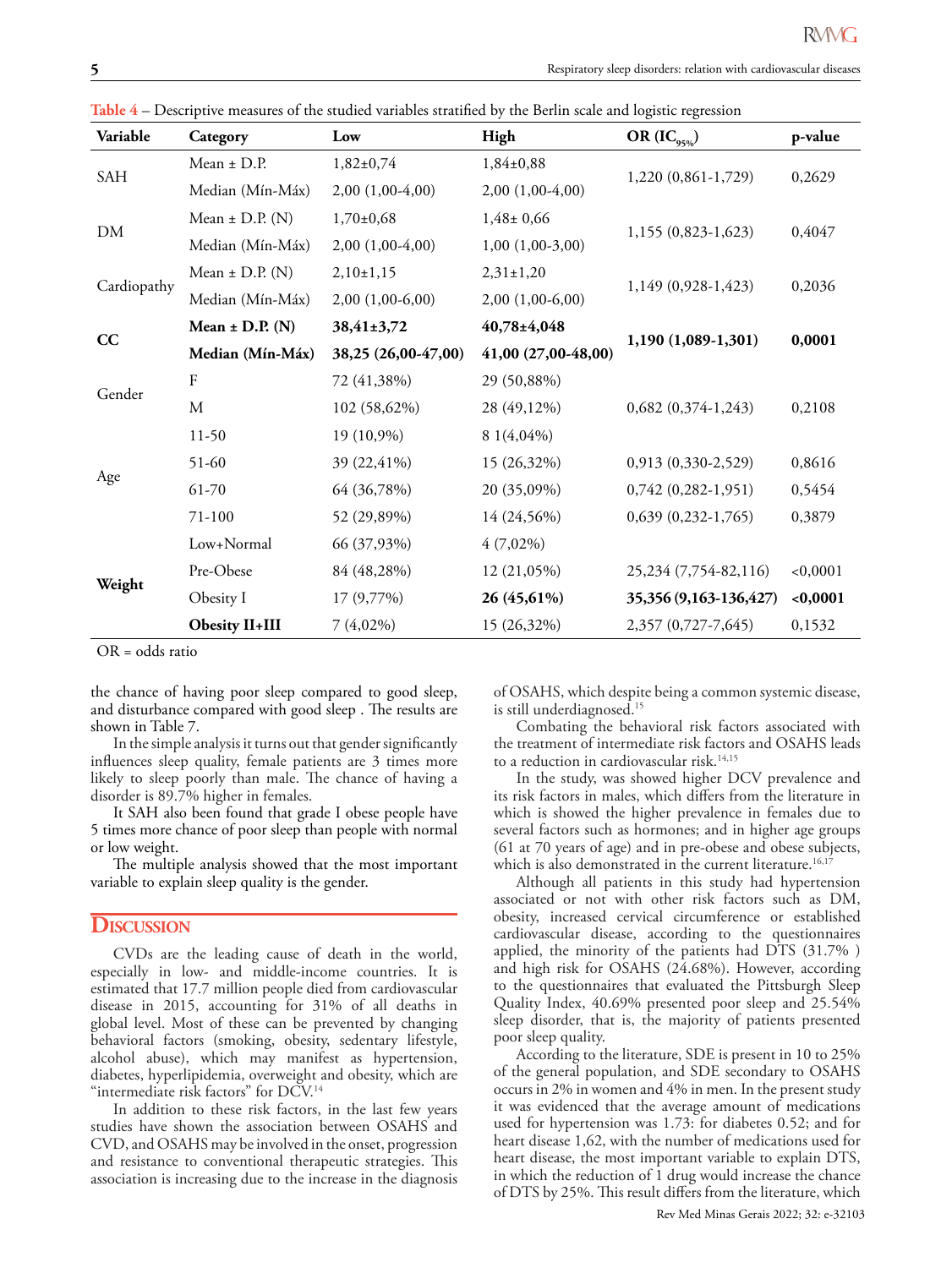| Variável    | Categoria           | <b>Normal</b>       | <b>SDE</b>          | OR $(IC_{95\%})$        | p-valor                                                                                                                                                                                                     |
|-------------|---------------------|---------------------|---------------------|-------------------------|-------------------------------------------------------------------------------------------------------------------------------------------------------------------------------------------------------------|
| SAH         | Mean $\pm$ D.P.     | $1,72+0,89$         | $1,74\pm0,79$       |                         |                                                                                                                                                                                                             |
|             | Median (Mín-Máx)    | $2,00(0,00-4,00)$   | $2,00(0,00-4,00)$   |                         |                                                                                                                                                                                                             |
| DM          | Mean $\pm$ D.P. (N) | $0,53\pm0,85$       | $0,49\pm0,86$       |                         |                                                                                                                                                                                                             |
|             | Median (Mín-Máx)    | $0,00(0,00-4,000)$  | $0,00(0,00-3,00)$   |                         |                                                                                                                                                                                                             |
|             | Mean $\pm$ D.P. (N) | $1,75 \pm 1,39$     | $1,35+1,30$         |                         |                                                                                                                                                                                                             |
| Cardiopathy | Median (Mín-Máx)    | $2,00(0,00-6,00)$   | $1,00(0,00-6,00)$   |                         |                                                                                                                                                                                                             |
|             | Mean $\pm$ D.P. (N) | 39,00±3,73          | 38,99±4,38          |                         |                                                                                                                                                                                                             |
| CC          | Median (Mín-Máx)    | 39,00 (27,50-48,00) | 39,00 (26,00-48,00) |                         | 0,9570<br>1,009 (0,729-1,397)<br>$0,942(0,675-1,315)$<br>0,7259<br>1,253 (1,009-1,555)<br>0,0412<br>$0,999$ $(0,931-1,072)$<br>0,9756<br>0,6635<br>0,3041<br>0,6392<br>0,6283<br>0,6810<br>0,0617<br>0,0731 |
|             | ${\bf F}$           | 68 (42,77%)         | 33 (45,8%)          |                         |                                                                                                                                                                                                             |
| Gender      | M                   | 91 (57,23%)         | 39 (54,17%)         | $0,883$ $(0,504-1,546)$ |                                                                                                                                                                                                             |
|             | $11-50$             | $17(10,6\%)$        | 10 (13,89%)         |                         |                                                                                                                                                                                                             |
|             | 51-60               | 40 (25,16%)         | 14 (19,44%)         | $0,595(0,221-1,602)$    |                                                                                                                                                                                                             |
| Age         | 61-70               | 57 (35,85%)         | 27 (37,50%)         | $0,805(0,326-1,991)$    |                                                                                                                                                                                                             |
|             | 71-100              | 45 (28,30%)         | 21 (29,17%)         | $0,793(0,311-2,025)$    |                                                                                                                                                                                                             |
|             | Low+Normal          | 53 (33,33%)         | 17 (23,61%)         |                         |                                                                                                                                                                                                             |
|             | Pre-Obese           | 60 (37,74%)         | 36 (50,00%)         | $0,825(0,330-2,062)$    |                                                                                                                                                                                                             |
| Weight      | Obesity I           | 35 (21,38%)         | $9(12,50\%)$        | 2,598 (0,954-7,072)     |                                                                                                                                                                                                             |
|             | Obesity II+III      | 12 (7,55%)          | 10 (13,89%)         | 1,871 (0,943-3,711)     |                                                                                                                                                                                                             |

**Tabela 5** – Medidas descritivas das variáveis estudadas estratificadas pela escala de Epworth e resultados da regressão logística

OR = odds ratio

shows that DTS can result from side effects complications, such as the use of drugs for heart disease, hypertension, diabetes, allergies and muscle contractions, as they alter alertness and lifestyle habits such as alcoholism, sedentary lifestyle, and insufficient sleep, OSAHS, depression and anxiety.<sup>19</sup>

However, the prevalence of high risk for OSAHS is reported as being 32.8% in the general population, but varies among studies, according to gender, age, socioeconomic status and obesity in the population studied.<sup>20</sup>

It is evidenced in the literature that the CC above the risk marker increases the chance of hypertension in 2.38 times, the overweight in 5.11 times and the obesity in 6.40 times, associated with this, the present research evidenced that the increase of 1 cm in CC increases the chance of high risk for OSAHS by 19%, and that pre-obese and obese I degree SAH a 25- and 35-fold increased chance for high risk of OSAHS, respectively, and in this study, the most important variable to explain the high risk of OSAHS was the weight. This shows that overweight, obesity and CC above the risk marker are risk factors for CVD, since they are independent factors for increased risk of SAH and OSAHS.

Poor sleep quality presents a prevalence of 8 to 18% in the general population and 50 to 70% in the elderly. The present study SAH shown, as well as the literature, that female patients are 3 times more likely to have poor sleep than male patients, and that they have a 89.7% greater sleep disturbance when compared to males, which shows

that women sleep worse than men, being in this study the variable that most influenced the quality of sleep.

### **COPYRIGHT**

Copyright © 2020 Freitas et al. This is an Open Access article distributed under the terms of the Creative Commons Attribution License, which permits unrestricted use, distribution, and reproduction in any medium, provided the original article is properly cited

#### **Referências**

- 1. Tufik S, Santos-Silva R, Taddei JA, Bittencourt LR. Obstructive sleep apnea syndrome in the Sao Paulo Epidemiologic Sleep Study. Sleep Med. 2010 May;11(5):441-6.
- 2. Reddy EV, Kadhiravan T, Mishra HK, et al. Prevalence and risk factors of obstructive sleep apnea among middle-aged urban Indians: A community-based study. Sleep Med 2009.
- 3. Kryger MH, Roth T, Dement WC (eds.). Principles of Sleep Medicine. St. Louis: Elsevier Saunders, 5th edition, 2011, 1928p.
- 4. Drager LF, Bortolotto LA, Maki-Nunes C, Trombetta IC, Alves MJ, Fraga RF, et al. The incremental role of obstructive sleep apnoea on ma¬rkers of atherosclerosis in patients with metabolic syndrome. Atherosclerosis 2010;208:490-5.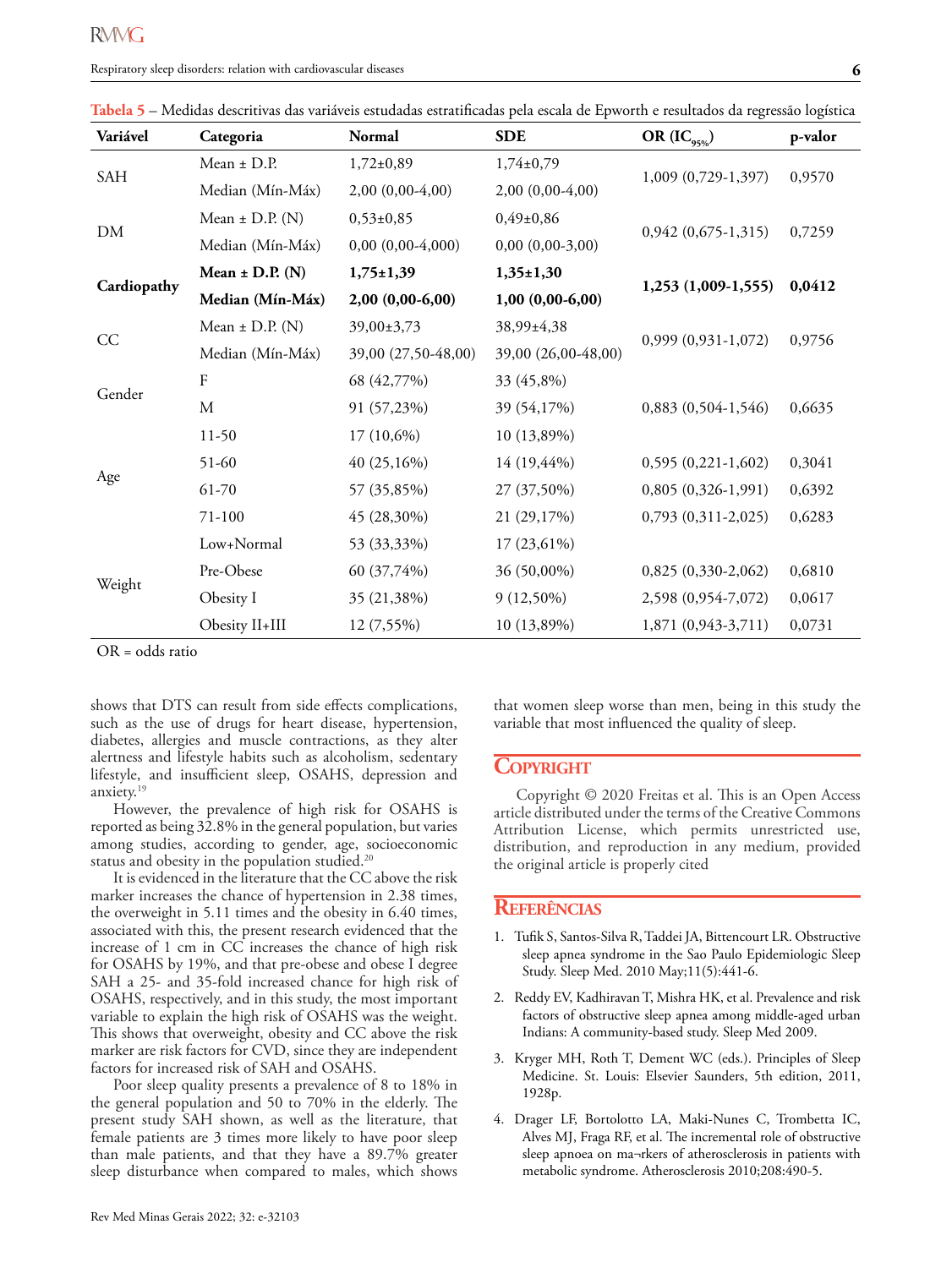| Variable    | Category            | Good                                                                                                                                                                                                                                               | Poor                                                                                                                                                                        | Disturb             |
|-------------|---------------------|----------------------------------------------------------------------------------------------------------------------------------------------------------------------------------------------------------------------------------------------------|-----------------------------------------------------------------------------------------------------------------------------------------------------------------------------|---------------------|
| SAH         | $Mean \pm D.P.$     | $1,85\pm0,88$                                                                                                                                                                                                                                      | $1,69+0,84$                                                                                                                                                                 | $1,64\pm0,84$       |
|             | Median (Mín-Máx)    | $2,00(0,00-4,00)$                                                                                                                                                                                                                                  | $2,00(0,00-4,00)$                                                                                                                                                           | $1,00(0,00-4,00)$   |
| DM          | Mean $\pm$ D.P. (N) | $0,46\pm0,82$                                                                                                                                                                                                                                      | $0,56\pm0,89$                                                                                                                                                               | $0,50{\pm}0,84$     |
|             | Median (Mín-Máx)    | $0,00(0,00-3,00)$<br>$1,58\pm1,18$<br>$1,00(0,00-5,00)$<br>38,99±9,90<br>39,00 (27,50-46,00)<br>24 (30,77%)<br>54 (69,23%)<br>10 (12,82%)<br>17 (21,79%)<br>28 (35,90%)<br>23 (29,49%)<br>27 (34,62%)<br>35 (44,87%)<br>13 (16,67%)<br>$3(3,85\%)$ | $0,00(0,00-4,00)$                                                                                                                                                           | $0,00(0,00-3,00)$   |
| Cardiopathy | Mean $\pm$ D.P. (N) |                                                                                                                                                                                                                                                    | $1,61\pm1,43$                                                                                                                                                               | $1,71\pm1,53$       |
|             | Median (Mín-Máx)    |                                                                                                                                                                                                                                                    | $1,00(0,00-5,00)$                                                                                                                                                           | $1,00(0,00-6,00)$   |
|             | Mean $\pm$ D.P. (N) |                                                                                                                                                                                                                                                    | 39,18±3,50                                                                                                                                                                  | 38,73±4,62          |
| CC          | Median (Mín-Máx)    |                                                                                                                                                                                                                                                    | 39,25 (26,00-47,00)<br>43 (45,74%)<br>51 (54,26%)<br>$10(10,64\%)$<br>20 (21,28%)<br>35 (37,23%)<br>29 (30,85%)<br>28 (29,79%)<br>37 (39,36%)<br>19 (20,21%)<br>10 (10,64%) | 38,00 (27,00-48,00) |
|             | F                   |                                                                                                                                                                                                                                                    |                                                                                                                                                                             | 34 (57,63%)         |
| Gender      | $\mathbf M$         |                                                                                                                                                                                                                                                    |                                                                                                                                                                             | 25 (42,37%)         |
|             | $11-50$             |                                                                                                                                                                                                                                                    |                                                                                                                                                                             | 7(11,69%)           |
|             | 51-60               |                                                                                                                                                                                                                                                    |                                                                                                                                                                             | 17 (23,38%)         |
| Age         | 61-70               |                                                                                                                                                                                                                                                    |                                                                                                                                                                             | 21 (35,59%)         |
|             | 71-100              |                                                                                                                                                                                                                                                    |                                                                                                                                                                             | 14 (23,73%)         |
|             | Low+Normal          |                                                                                                                                                                                                                                                    |                                                                                                                                                                             | 15 (25,42%)         |
|             | Pre-Obese           |                                                                                                                                                                                                                                                    |                                                                                                                                                                             | 24 (40,68%)         |
| Weight      | Obesity I           |                                                                                                                                                                                                                                                    |                                                                                                                                                                             | 11 (18,64%)         |
|             | Obesity II+III      |                                                                                                                                                                                                                                                    |                                                                                                                                                                             | $9(15,25\%)$        |

**Table 6** – Descriptive measures of the variables studied stratified by the Pittsburgh scale

**Table 7** – Results of Pittsburgh Ordinal Logistic regression

| Variable    |                     | Poor vs Good            |         | Disturb vs Good      |         |  |
|-------------|---------------------|-------------------------|---------|----------------------|---------|--|
|             | Category            | OR $(IC_{95\%})$        | p-value | OR $(IC_{95\%})$     | p-value |  |
| SAH         | Continuous variable | $0,758$ $(0,508-1,131)$ | 0,1745  | $0,810(0,570-1,152)$ | 0,2410  |  |
| DM          | Continuous variable | $1,072$ (0,711-1,615)   | 0,7405  | 1,155 (0,806-1,654)  | 0,4324  |  |
| Cardiopathy | Continuous variable | 1,074 (0,840-1,373)     | 0,5697  | 1,016 (0,815-1,267)  | 0,8876  |  |
| CC          | Continuous variable | $0,984(0,903-1,072)$    | 0,7043  | 1,012 (0,938-1,093)  | 0,7529  |  |
| Gender      | $\boldsymbol{F}$    | 3,059 (1,510-6,194)     | 0,0019  | 1,897 (1,011-3,559)  | 0,0461  |  |
|             | M                   |                         |         |                      |         |  |
|             | $11-50$             |                         |         |                      |         |  |
|             | 51-60               | 1,429 (0,440-4,635)     | 0,5524  | 1,176 (0,396-3,496)  | 0,7700  |  |
| Age         | 61-70               | 1,071 (0,350-3,282)     | 0,9039  | 1,250 (0,456-3,424)  | 0,6642  |  |
|             | 71-100              | $0,870(0,269-2,808)$    | 0,8153  | 1,261 (0,449-3,544)  | 0,6602  |  |
|             | Low+Normal          |                         |         |                      |         |  |
|             | Pre-Obese           | 1,523 (0,548-4,229)     | 0,4194  | 1,409 (0,584-3,403)  | 0,4455  |  |
| Weight      | <b>Obesity I</b>    | 5,399 (1,265-23,043)    | 0,0227  | 3,214 (0,797-12,959) | 0,1008  |  |
|             | Obesity II+III      | 1,234 (0,545-2,795)     | 0,6138  | 1,019 (0,505-2,057)  | 0,9573  |  |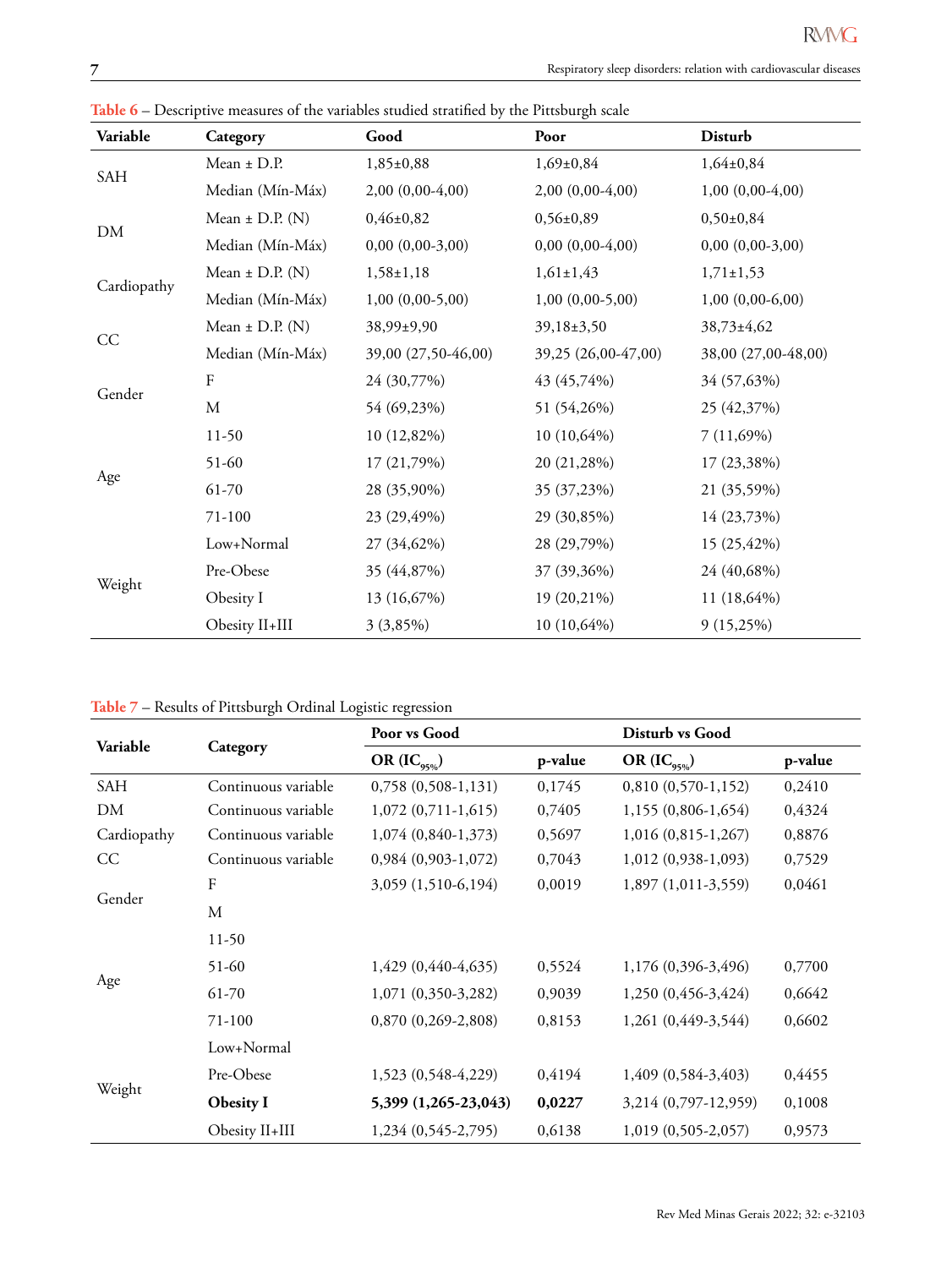- 5. Drager LF, Krieger EM, Lorenzi-Filho G. Sympathetic Activity, Heart Fai¬lure, Obesity, and Metabolic Syndrome: Is There Any Role for Obstructive Sleep Apnea? Hypertension 2007;49:e38.
- 6. Campostrini DDA, Prado LBF, Prado GF. Obstructive Sleep Apnea and Cardiovascular Diseases. Rev Neurocienc. 2014;22(1):102-112.
- 7. Asha'ari ZA, Hasmoni MH, Ab Rahman J, Yusof RA, Ahmad RA. The association between sleep apnea and young adults with hypertension. Laryn-goscope 2012;122:2337-42.
- 8. Sociedade Brasileira de Nefrologia. VI Diretrizes Brasileiras de Hipertensão. Arq Bras Cardiol 2010; 95(1 supl.1):1-51.
- 9. Kushida CA, Efrom B, Guilleminault C. A predictive morphometric model for the obstructive sleep apnea syndrome. Ann Intern Med, 127:581-587, 1997.
- 10. Bittencourt LRA; Togeiro SMGP; Bagnato MC. Diagnóstico da síndrome da apnéia e hipopnéia obstrutiva do sono. Disponível em: < http://www.moreirajr.com.br/revistas. asp?id\_materia=1628&fase=imprime>. Acesso em: 28 Set, 2016.
- 11. Togeiro SMGP; Smith AK. Diagnostic methods for sleep disorders. Rev Bras Psiquiatr. 2005;27(Supl I):8-15
- 12. Araújo-Melo MH, Neves DD, Ferreira LVMV, Moreira MLV, Nigri R, Simões SMG. Questionários e escalas úteis na pesquisa da síndrome da apneia obstrutiva do sono. Revista Hospital Universitário Pedro Ernesto. 2016;15(1):49-55
- 13. Diretrizes brasileiras de obesidade 2009/2010 / ABESO - Associação Brasileira para o Estudo da Obesidade e da Síndrome Metabólica. - 3.ed. - Itapevi, SP : AC Farmacêutica, 2009.
- 14. Organização Pan-Americana da Saúde/ Organização Mundial da Saúde. Doenças Cardiovasculares. Disponível em: https://

www.paho.org/bra/index.php?option=com\_content&view =article&id=5253:doencas-cardiovasculares&Itemid=839 Acesso em: 27 de junho 2018.

- 15. Covatti CF; Santos JMS; Vicente AASV; Greff NTG; Vicentini AP. Risk factors for cardiovascular diseases in elderly and adults at a university hospital Universidade Federal da Grande Dourados, Dourados MS. Nutr. clín. diet. hosp. 2016; 36(1):24-30
- 16. Radovanovic CAT; Santos LA; Carvalho MDB; Marcon SS. Hipertensão arterial e outros fatores de risco associados às doenças cardiovasculares em adultos1 Rev. Latino-Am. Enfermagem. jul.-ago. 2014;22(4):547-53
- 17. Giorelli AS; Santos PP; Carnaval T; Gomes MM. Sonolência excessiva diurna: aspectos clínicos, diagnósticos e terapêuticos. Revista Brasileira de Neurologia. Volume 48. 3ed. jul - agos - set, 2012
- 18. Pereira ECAP; Schmitt ACB; Cardoso MRA; Pereira WMP; Lorenzi-Filho G; Blumel JE; Aldrighi JM. Prevalência da sonolência diurna excessiva e fatores associados em mulheres de 35 a 49 anos de idade do "Projeto de Saúde de Pindamonhangaba" (PROSAPIN). Rev Assoc Med Bras 2012; 58(4):447-452
- 19. SILVA, Kenia Vieira da et al . Prevalência de Risco para Síndrome de Apneia Obstrutiva do Sono e Associação com Fatores de Risco na Atenção Primária. Arq. Bras. Cardiol. São Paulo , v. 106, n. 6, p. 474-480, jun. 2016.
- 20. Pimenta IL; Sanches RC; Pereira JPR; Houri BF; Machado ELG; Machado FSG. Medidas das circunferências abdominal e cervical para mensurar riscos cardiovasculares. Rev Med Minas Gerais. 2014; 24 (Supl 9): S16-S19
- 21. Rodrigues M; Nina S; Matos L. Como dormimos? Avaliação da qualidade do sono em cuidados de saúde primários. Rev Port Med Geral Fam. 2014;30:16-22

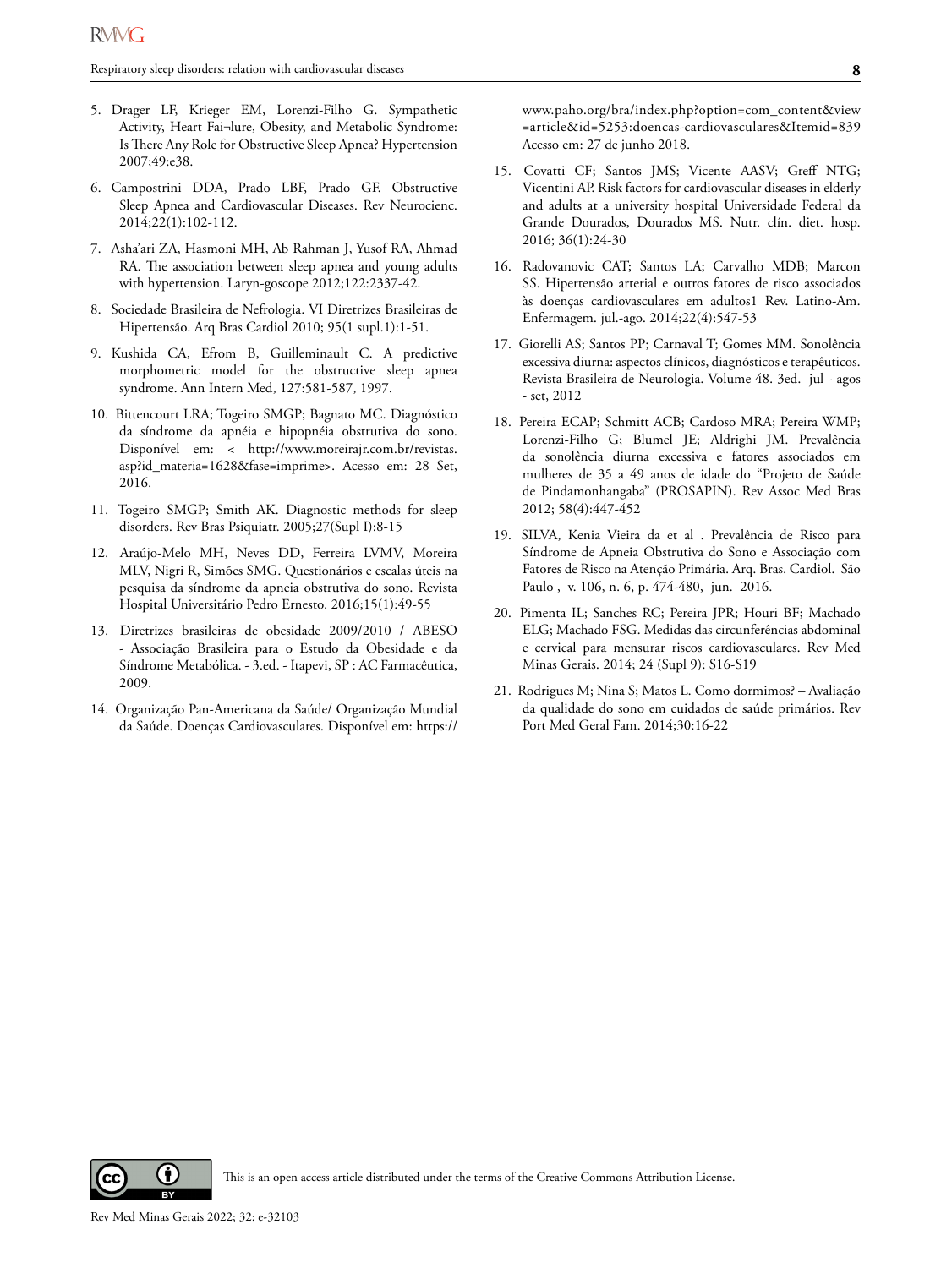# **APPENDICES**

# **Anexo 1: Termo de Consentimento Livre Esclarecido**

# TERMO DE CONSENTIMENTO ESCLARECIDO

TÍTULO DA PESQUISA: Distúrbios Respiratórios do Sono: relação com Doenças Cardiovasculares

Eu,................................... ................................ ........................ ......................................, RG........................., abaixo assinado, dou meu consentimento livre e esclarecido para participar como voluntário do projeto de pesquisa supra-citado, sob a responsabilAge do(s) pesquisador Gabriela Marie Fukumoto residente do Departamento de Otorrinolaringologia do Hospital Universitário São Francisco.

Assinando este Termo de Consentimento estou ciente de que:

1 - O objetivo da pesquisa é avaliar a prevalência de queixa de sonolência e ronco em uma população atendida no ambulatório de cardiologia do HUSF

2- Durante o estudo será realizada uma entrevista com o pesquisador, com aplicação de um questionário em sala individual.

3 - Obtive todas as informações necessárias para poder decidir conscientemente sobre a minha participação na referida pesquisa;

4- A resposta a este (s) instrumento(s)/ procedimento(s) não causam riscos conhecidos à minha saúde física e mental, não sendo provável, também, que causem desconforto emocional ( quando pertinente)

5 - Estou livre para interromper a qualquer momento minha participação na pesquisa, o que não me causará nenhum prejuízo;

6 – Meus dados pessoais serão mantidos em sigilo e os resultados gerais obtidos na pesquisa serão utilizados apenas para alcançar os objetivos do trabalho, expostos acima, incluída sua publicação na literatura científica especializada;

7 - Poderei contatar o Comitê de Ética em Pesquisa da UniversAge São Francisco para apresentar recursos ou reclamações em relação à pesquisa no endereço: Avenida São Francisco de Assis, 218 – Jardim São José, Cep:12916-900, Bragança Paulista – SP, ou pelo telefone: 11 - 24548981;

8 - Poderei entrar em contato com o responsável pelo estudo, Gabriela Marie Fukumoto, sempre que julgar necessário pelo telefone: 11-960840964;

9- Este Termo de Consentimento é feito em duas vias, sendo que uma permanecerá em meu poder e outra com o pesquisador responsável.

Bragança Paulista, 11

Assinatura do Sujeito de Pesquisa ou Responsável:

Assinatura do Pesquisador Responsável: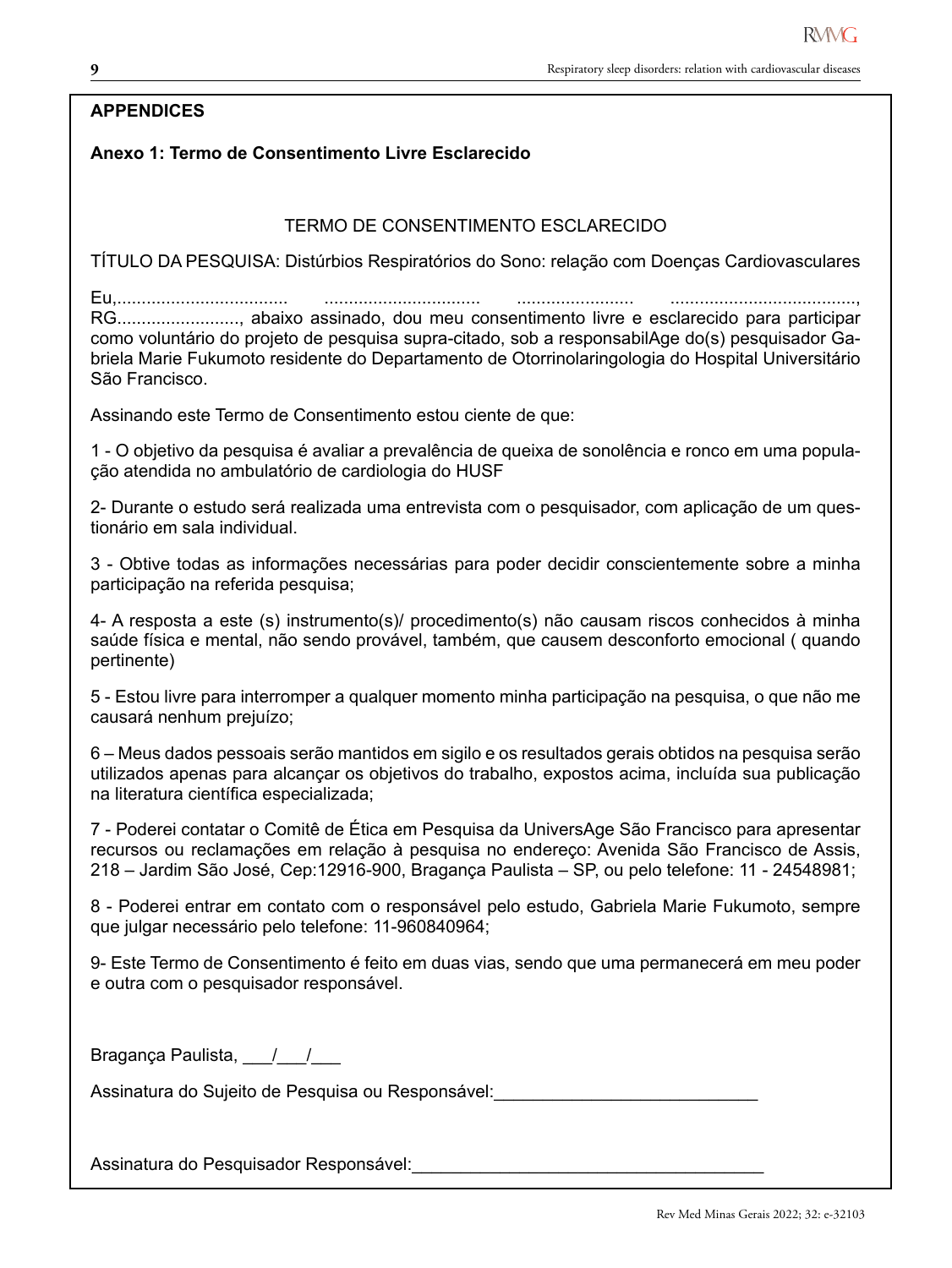| Anexo 2: Índice de Qualidade de Sono de Pittsburgh.                                                                                                                                               |                                         |                             |                                                      |                          |
|---------------------------------------------------------------------------------------------------------------------------------------------------------------------------------------------------|-----------------------------------------|-----------------------------|------------------------------------------------------|--------------------------|
|                                                                                                                                                                                                   | Age________ Data: _____/____/_____      |                             |                                                      |                          |
| Instruções:                                                                                                                                                                                       |                                         |                             |                                                      |                          |
| As seguintes perguntas são relativas aos seus hábitos de sono durante o último mês somente. Suas respos-<br>tas devem indicar a lembrança mais exata da maioria dos dias e noites do último mês.  |                                         |                             |                                                      |                          |
| 1. Quando você geralmente foi para a cama à noite?                                                                                                                                                |                                         |                             |                                                      |                          |
| 2. Quanto tempo (em minutos) você geralmente levou para dormir à noite? ______________                                                                                                            |                                         |                             |                                                      |                          |
| 3. Quando você geralmente levantou de manhã? [1999] [1999] [1999] [1999] [1999] [1999] [1999] [1999] [1999] [1                                                                                    |                                         |                             |                                                      |                          |
| 4. Quantas horas de sono você teve por noite? (Este pode ser diferente do número de horas que você ficou na cama).                                                                                |                                         |                             |                                                      |                          |
|                                                                                                                                                                                                   |                                         |                             |                                                      |                          |
| 5. Durante o último mês, com que frequência você teve dificulda-<br>de de dormir porque você                                                                                                      | Nenhum<br>últi-<br>no<br>mo mês.<br>(0) | de<br>1x/1<br>semana<br>(1) | Menos $1$ a 2<br>vezes/mai s<br>semana vezes/<br>(2) | 3<br>ou<br>semana<br>(3) |
| A. Não conseguiu adormecer em até 30 minutos.                                                                                                                                                     |                                         |                             |                                                      |                          |
| Acordou no meio da noite ou de manhã cedo.<br>В.                                                                                                                                                  |                                         |                             |                                                      |                          |
| C. Precisou levantar para ir ao banheiro.                                                                                                                                                         |                                         |                             |                                                      |                          |
| D. Não conseguiu respirar confortavelmente.                                                                                                                                                       |                                         |                             |                                                      |                          |
| Tossiu ou roncou forte.<br>E. .                                                                                                                                                                   |                                         |                             |                                                      |                          |
| E.<br>Sentiu muito frio.                                                                                                                                                                          |                                         |                             |                                                      |                          |
| G. Sentiu muito calor.                                                                                                                                                                            |                                         |                             |                                                      |                          |
| H. Teve sonhos ruins.                                                                                                                                                                             |                                         |                             |                                                      |                          |
| I. Teve dor.                                                                                                                                                                                      |                                         |                             |                                                      |                          |
| J. Outras razões, por favor, descreva, incluindo quantas<br>vezes você teve dificuldade para dormir devido à essa<br>razão.                                                                       |                                         |                             |                                                      |                          |
| 6. Durante o último mês, com que frequência você tomou medica-<br>mento (prescrito ou "por conta própria") para lhe ajudar a dormir?                                                              |                                         |                             |                                                      |                          |
| 7. No último mês, com que frequência você teve dificuldade de<br>ficar acordado enquanto dirigia, comia ou participava de uma ati-<br>vidade social (festa, reunião de amigos, trabalho, estudo)? |                                         |                             |                                                      |                          |
| 8. Durante o último mês, quão problemático foi para você manter<br>o entusiasmo (ânimo) para fazer as coisas (suas atividades ha-<br>bituais)?                                                    |                                         |                             |                                                      |                          |
| 9. Durante o último mês, como você classificaria a qualidade do<br>seu sono de uma maneira geral.                                                                                                 |                                         |                             |                                                      |                          |
|                                                                                                                                                                                                   | Muito<br>boa. $(0)$                     | Boa. (1)                    | Ruim.<br>(2)                                         | Muito<br>ruim.<br>(3)    |

### **Escore:**

Componente 1: 9 escore C1: \_\_\_\_\_

**10**

Componente 2: 2 escore (< 15 min (0), 16 – 30 min (1), 31 – 60 min (2), >60 min (3)) + 5A escore.

0 (0), 1-2 (1), 3-4 (2), 5-6 (3). C2: \_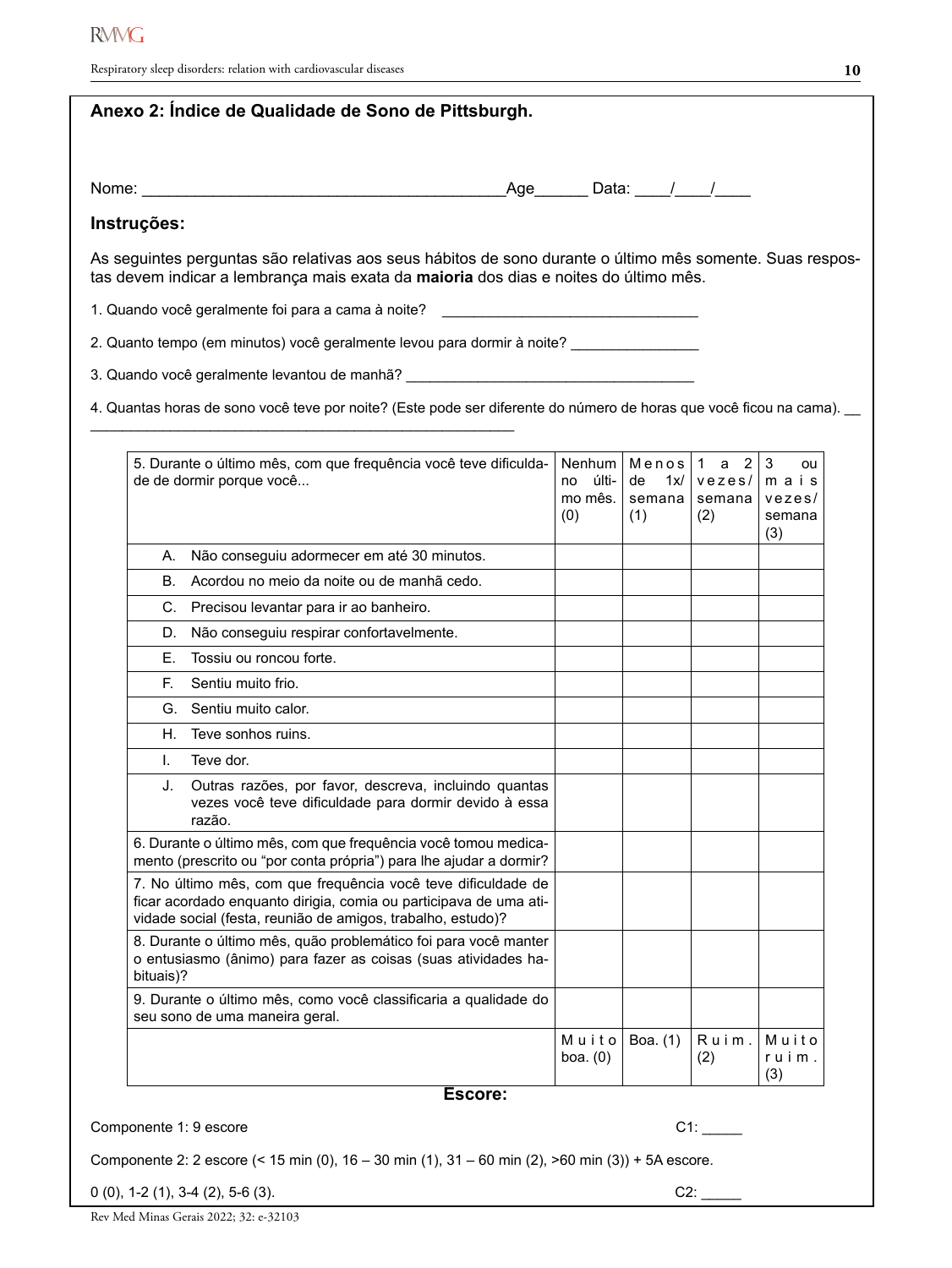| Componente 3: 4 escore (>7 (0), 6-7 (1), 5-6 (2), <5 (3))                  | C3: |
|----------------------------------------------------------------------------|-----|
| Componente 4: total de horas dormidas + total de horas acordados x 100.    |     |
| >85% (0), 75%-84% (1), 65%-74% (2), <65% (3).                              | C4: |
| Componente 5: escores 5B a 5J                                              |     |
| $(0 (0), 1-9 (1), 10-18 (2), 19-27 (3))$                                   | C5: |
| Componente 6: 6 escore                                                     | C6: |
| Componente 7: 7 escore + 8 escore                                          |     |
| $(0 (0), 1-2 (1), 3-4 (2), 5-6 (3))$                                       | C7: |
|                                                                            |     |
| Global PSQI: ______                                                        |     |
| Anexo 3: Questionário de Berlin.                                           |     |
|                                                                            |     |
|                                                                            |     |
| Altura: _______ Weight: _______ Gênero: ___________________CC: ___________ |     |
| Categoria 1:                                                               |     |
| Ressona?<br>1.                                                             |     |
| Sim<br>a.                                                                  |     |
| Não<br>b.                                                                  |     |
| Não sei<br>C.                                                              |     |
| Se ressona:                                                                |     |
| O seu ressonar é:<br>2.                                                    |     |
| Ligeiramente mais alto do que a sua respiração.<br>a.                      |     |
| Tão alto como quando fala.<br>b.                                           |     |
| Mais alto do que quando fala.<br>c.                                        |     |
| Tão alto que pode ser ouvido noutras divisões da casa.<br>d.               |     |
| 3.<br>Com que frequência ressona?                                          |     |
| Quase todos os dias.<br>a.                                                 |     |
| 3-4 vezes por semana.<br>b.                                                |     |
| 1-2 vezes por semana.<br>C.                                                |     |
| 1-2 vezes por mês.<br>d.                                                   |     |
| Nunca ou quase nunca.<br>е.                                                |     |
| O seu ressonar alguma vez incomodou outras pessoas?<br>4.                  |     |
| Sim<br>a.                                                                  |     |
|                                                                            |     |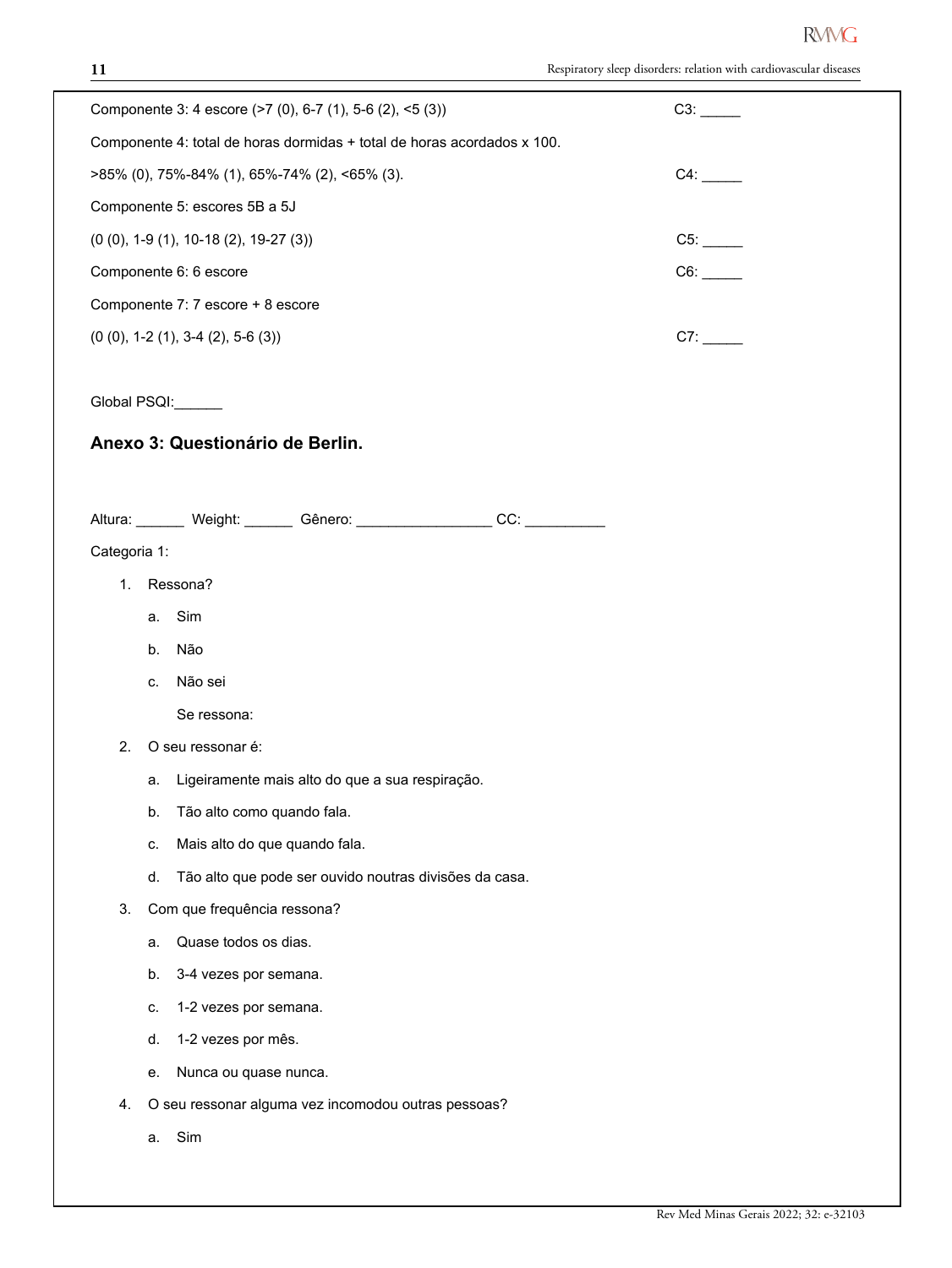Respiratory sleep disorders: relation with cardiovascular diseases

#### b. Não

- c. Não sei
- 5. Alguma pessoa notou que parava de respirar durante o sono?
	- a. Quase todos os dias.
	- b. 3-4 vezes por semana.
	- c. 1-2 vezes por semana.
	- d. 1-2 vezes por mês.
	- e. Nunca ou quase nunca.

#### Categoria 2:

- 6. Com que frequência se sente cansado depois de uma noite de sono?
	- a. Quase todos os dias.
	- b. 3-4 vezes por semana.
	- c. 1-2 vezes por semana.
	- d. 1-2 vezes por mês.
	- e. Nunca ou quase nunca.
- 7. Durante o dia, sente-se cansado ou sem capacidade para enfrentá-lo?
	- a. Quase todos os dias.
	- b. 3-4 vezes por semana.
	- c. 1-2 vezes por semana.
	- d. 1-2 vezes por mês.
	- e. Nunca ou quase nunca.
- 8. Alguma vez "cochilou" ou adormeceu enquanto dirigia?
	- a. Sim
	- b. Não
- 9. Com que frequência que isso ocorre?
	- a. Quase todos os dias.
	- b. 3-4 vezes por semana.
	- c. 1-2 vezes por semana.
	- d. 1-2 vezes por mês.
	- e. Nunca ou quase nunca.

Categoria 3:

- 10. Tem pressão arterial alta?
	- a. Sim
	- b. Não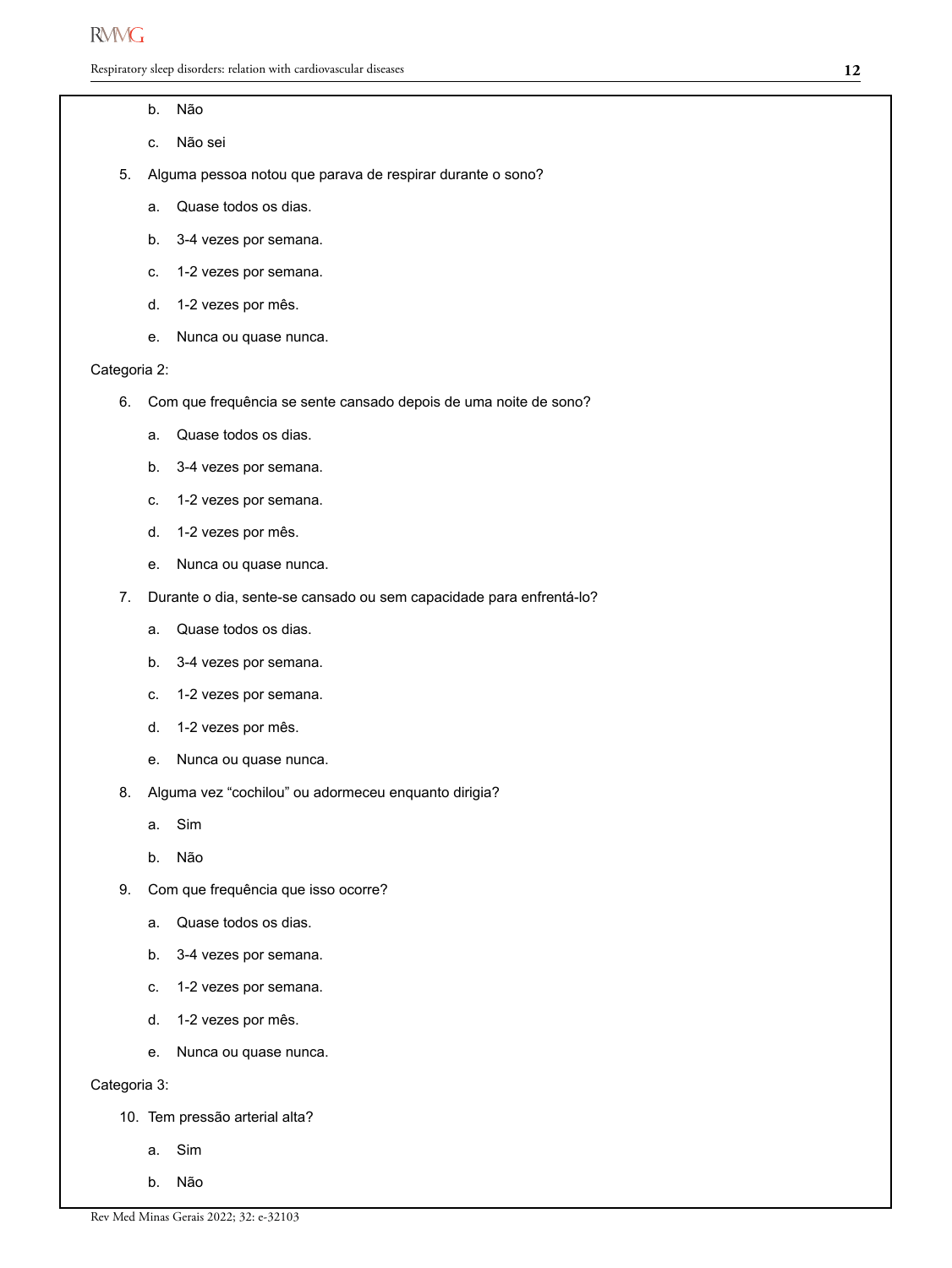#### c. Não sei

#### **Pontuação**

Categoria 1: positiva se pontuação maior ou igual a 2 pontos.

| ltem 1: resposta: sim            | 1 ponto                                                                      |
|----------------------------------|------------------------------------------------------------------------------|
| Item 2: resposta: c ou d         | 1 ponto                                                                      |
| Item 3: resposta: a ou b         | 1 ponto                                                                      |
| Item 4: resposta: a              | 1 ponto                                                                      |
| Item 5: resposta: a ou b 2 ponto |                                                                              |
|                                  | Categoria 2: positiva se pontuação maior ou igual a 2 pontos.                |
| Item 6: resposta: a ou b         | 1 ponto                                                                      |
| Item 7: resposta: a ou b         | 1 ponto                                                                      |
| Item 8: resposta: a              | 1 ponto                                                                      |
| Categoria 3: positiva se:        |                                                                              |
| Item 10: resposta: sim           |                                                                              |
| $IMC:$ > 30 kg/m2                |                                                                              |
|                                  | Doente de alto risco para SAOS: 2 ou mais categorias com pontuação positiva. |

Doente com baixo risco para SAOS: nenhuma ou apenas 1 categoria com pontuação positiva.

#### **Anexo 4: Escala de Sonolência de Epworth.**

Qual a probabilidade de você cochilar ou dormir, e não apenas se sentir cansado, nas seguintes situações?

|                                                                         | 0 | 1 | 2 | 3 |
|-------------------------------------------------------------------------|---|---|---|---|
| Sentado e lendo                                                         |   |   |   |   |
| Assistindo TV                                                           |   |   |   |   |
| Sentado, quieto, em um lugar público (teatro, reunião ou<br>palestra).  |   |   |   |   |
| Andando de carro por uma hora sem parar, como pas-<br>sageiro.          |   |   |   |   |
| Deitado para descansar à tarde, quando as circunstân-<br>cias permitem. |   |   |   |   |
| Sentado conversando com alguém.                                         |   |   |   |   |
| Sentado quieto após o almoço sem bebida de álcool.                      |   |   |   |   |
| Em um carro parado no trânsito por alguns minutos.                      |   |   |   |   |

Probabilidade de cochilar:

0 – nunca cochilaria